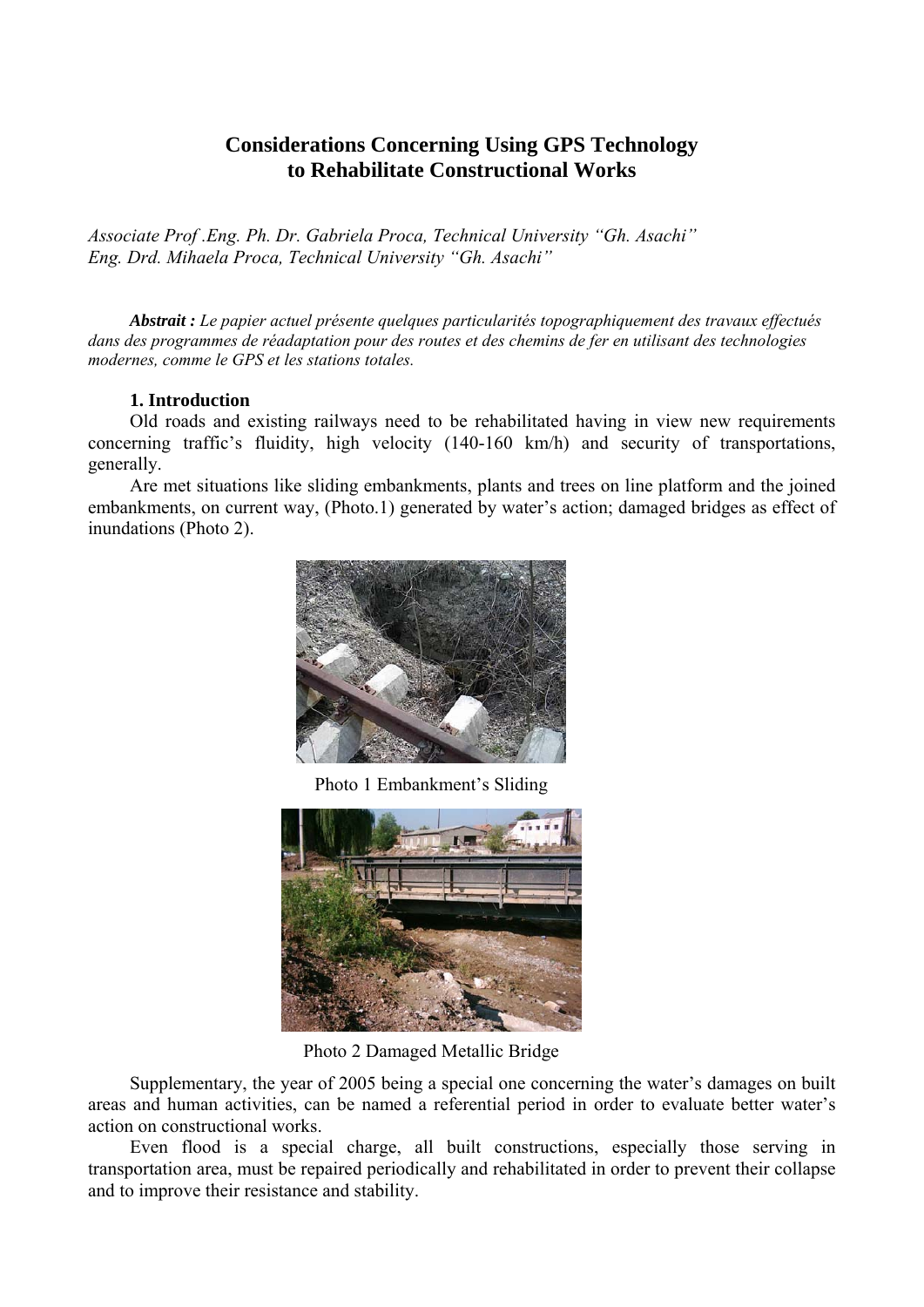For 2005 year can be mentioned over 2000 destroyed bridges having metallic, masonry and reinforced concrete structures. A special attention can be done for those having a metallic super structure, where the damages were remarkable, in negative sense.

Technically, a metallic super-structure must be verified each year, after Romanian regulations; constructional works must be repaired in local programs or national ones, when their life activity in order to be exploited in safe conditions expired. Generally, for bridges this period has around 60…80 years of safe exploitation.

A lot of damages can be observed on bridges where constructional works are not yet finished (by example: without constructed quarters of cones, back walls) or these aren't maintained safely in order to be exploited.

Another motive can be for new constructional works, those being in rehabilitation process, but not yet ready to be exploited. It's well known that general stability is lower than usual in these conditions.

Many bridges had lost their stability when the foundations were washed by water with high velocity than usual because of some ballast exploitations made in bridges' area.

These situations were generated by different motives as non-existing or not respecting a maintenance program in order to protect constructional works.

The first phases in rehabilitation were a topographical leveling up finalized with a situation plan and, after case, a following up plan. The terrain acknowledgment had generated other specifically activities as rehabilitee of geodetic network and following up the terrain movements.

## **2. Rehabilitation's Phases for Roads and Railways**

In order to rehabilitate damaged roads and railways were analyzed and adopted solutions having in view the real situation, on terrain, following the next phases: complete inventory of unstable terrains in the railway areas; inventory of existing geodetically network; a land surveying fly in order to do photogram metric observations, and, designing new constructional works and monitoring of all works to be executed.

## **2.1 Topographically Works**

Engineering topographically works were: verifying on area the geodetically network and rehabilitating it using a GPS technology; leveling up the way's route, designing crossing profiles of railways and the longitudinal profiles on line's axis.

In order to **verify and to rehabilitate a geodetic network** are indicated the following activities:

- A precise determination of the spatial coordinates X, Y, Z for all points materialized in the ground along the way segment using GPS technology, or if is possible to use these points also in the photogram-metric process, points pre-marked using a square of 50 x 50 cm.

Can be used as e**quipment**: for the surveying campaign systems JAVAD-Topcon GPS, L1/L2 + GLONASS, with extra options which ensures the quality and safety of the data; **software**: **PINNACLE package**, used for GPS measurements processing (basic calculus, processing the geodetic network, specific report's generation, etc.) - software produced of GPS manufacturer company JAVAD and the **GPS Tools package**, and **INTERGIS** software product, containing options to solve the coordinates' problem.

The **RGS materialization** must be executed as stipulated in Technical Norms (by example: materializing stations using FENO 10 x 10 types of benchmarks with anchor implantation up to 50 cm depth or using concrete benchmarks of the existing network). In the same time, must be made an acknowledgment of new benchmarks. For the benchmark installation, is necessary to have in view the visibility between the pairs of benchmarks, that they would be placed as much as possible in uncovered, stable zones.

**For measurements and operations of verifying the support geodetic network,** in the mentioned cases, was used a GPS technology.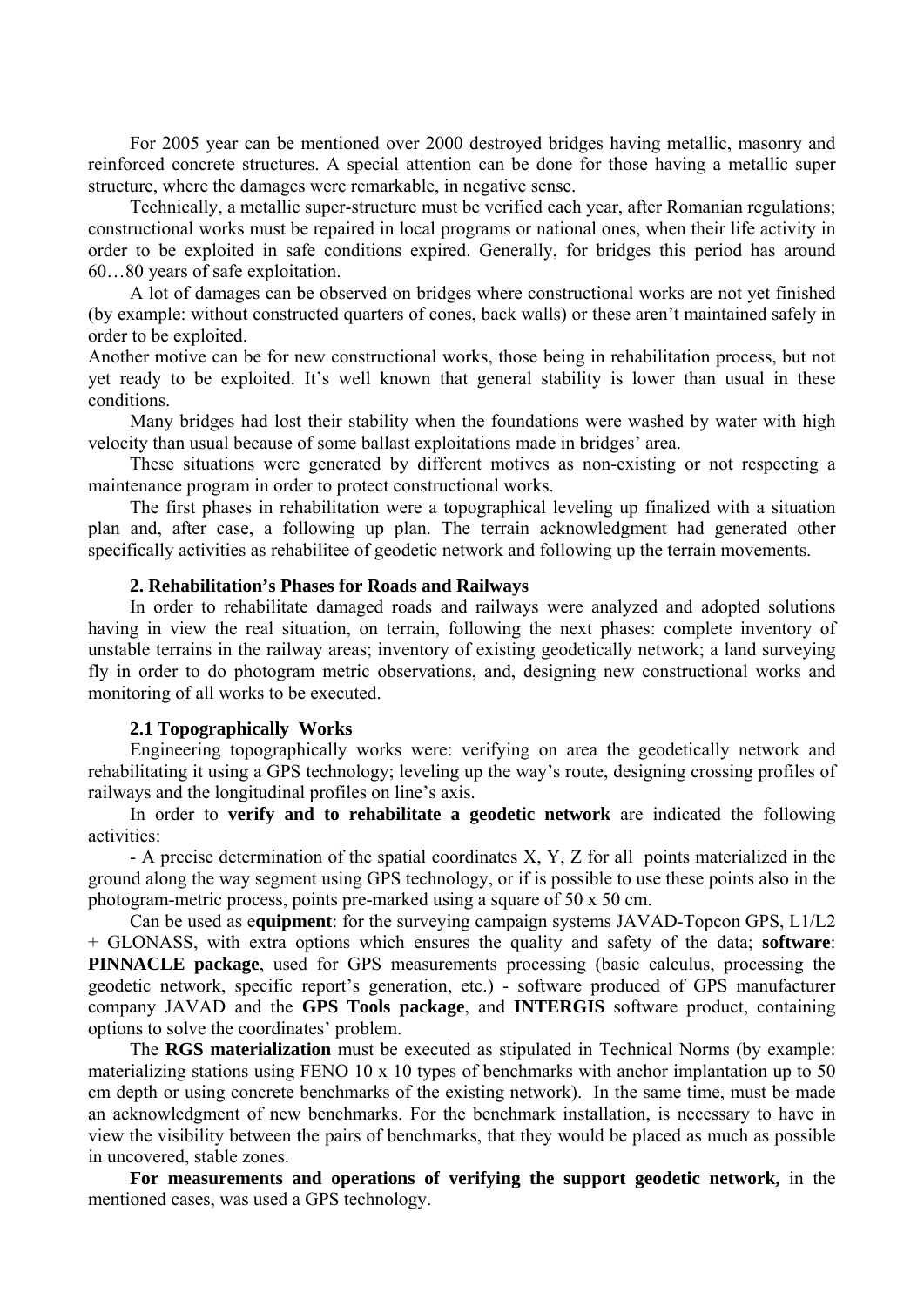The survey schedule was the following:

**-** The measurements campaign for the fix stations and for the junction stations with the National Geodetic Network;

**-** The measurements campaign for the determination the new stations, based on the measurements of the fixed ones. The measurement method was GPS static surveying. For the RGS junction with geodetic network used at the railways' construction, were identified the old stations included in the GPS network.

The precision of coordinates' values can be indicated individual errors of RGS less than 1…2 cm.

For **data processing** works had used Pinnacle software, other than the standard method (Static Method), also the Stop&Go, Rapid Static and Cinematic Methods. It can be processed any data combination simple or double frequency, GPS or GLONASS.

The network compensation module is extremely versatile and automated. Was selected, the compensation in two steps. In the first step, the compensation's vectors can be eliminated or repondered. In order to detect and to control the results of compensation were introduced special statistical tests. The second step was in constraining the network on the local control stations. This last, can be used as fixes or as stations having a certain weight in the network's constraint.

**Coordinates transformation** was accomplished using GPS Tools software developed by INTERGIS. The coordinated inventory was shown the 1D and 3D coordinate transformation that had lead to obtaining the RGS stations coordinates in the National Geodetic System Stereo 1970 and Black Sea for the heights.

As result of network verification, in many cases, were necessary to plant new concrete benchmarks with metallic anchored head, to replace the destroyed existing marks, to redoubling those benchmarks placed in non-stable terrains and to plant supplementary new benchmarks for leveling up works.

Supplementary topographically works were done in order to establish; the final route of railways and roads, tunnels, bridges, inferior under passages, areas corresponding to rivers, having in view the existing railways in the area as over passages, additional constructional works, etc.

## **3. Rehabilitation's Phases for Damaged Bridges**

For many bridges the water's shockwave had produced sliding processes on both river sides, respectively at ground level. After, the micro-movements of river's sides had produced damages on embankment structure.

For the beginning, must be analyzed the stability of bridges in order to be safe in exploitation. By example, the study of RC piles' stability must be based on direct observations concerning the character of sliding process.

Topographically measurements give important information on consuming little or major micro-movements of piles or underground plates.

#### **3.1 Topographically Works**

Establishing the geodetic network support needs high precision observations. Having in view the situation created by inundations new or rehabilitated network was required in many cases. Can be mentioned that existing GPS' networks were used in order to build geodetic support network in order to analyze and to rehabilitate constructional works.

The main geodetic network support has points from a national network or, after case, the place's geodetic network.

Topographically and cadastre works were executed using the Stereo 1970 projections' system and the referential system Black Sea 1975 and a special technology, respectively the **total station**  Leica TC 705, with automatic data registration system. For support geodetic network were made **GPS observations**.

For damaged bridges were effectuated on location: acknowledgement of field; reconstitution